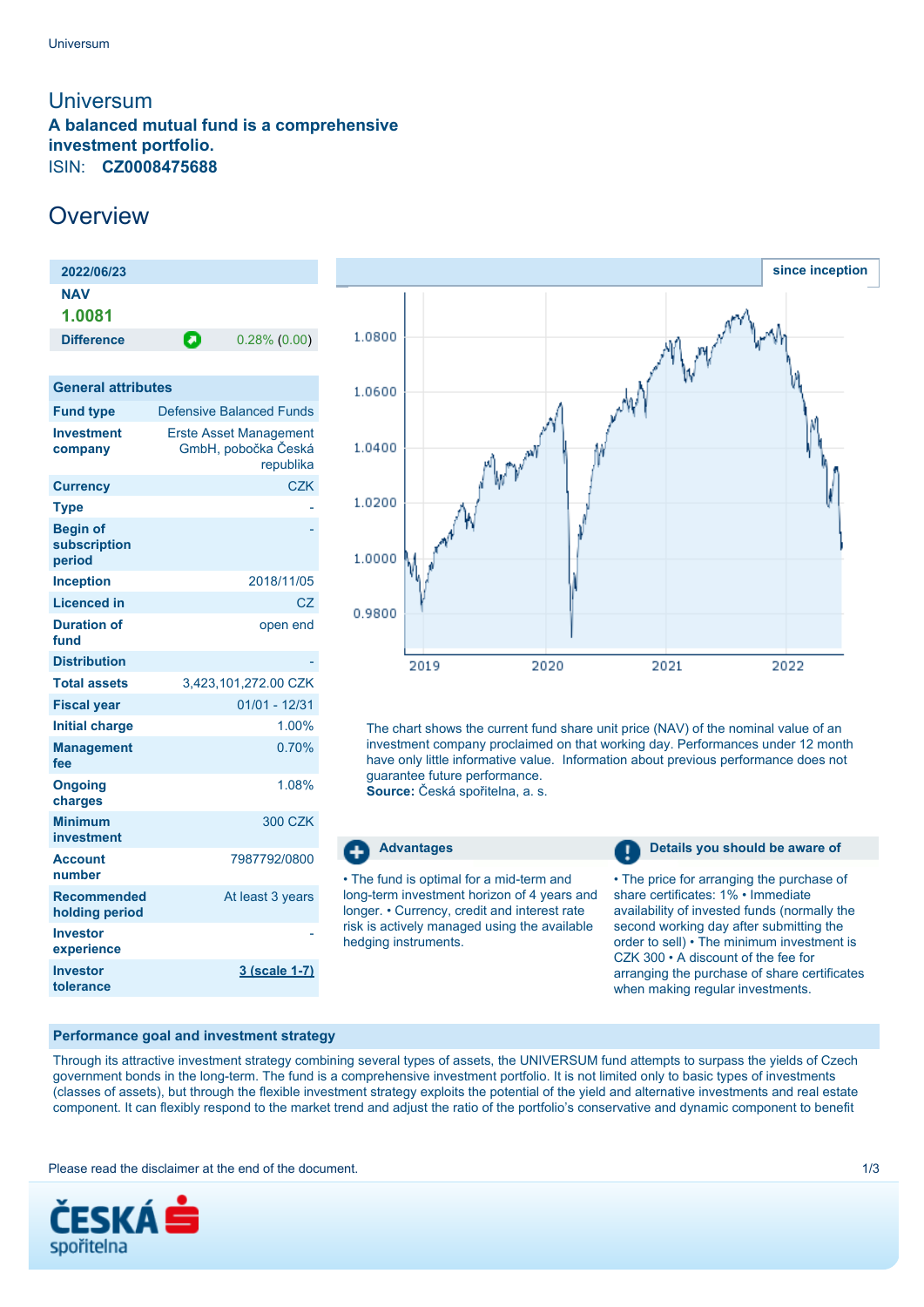#### Universum

the possible yield. Therefore it very effectively optimises the ratio between the yield potential and fluctuation of the fund's value.The conservative part of the portfolio adds stability to the fund and consists of conservative bonds and instruments of the money market. Their share may, in periods of market fluctuations, form most of the portfolio, i.e. a maximum of 90% and a minimum of 50%. The share of the dynamic component is therefore significantly reduced. The portfolio's dynamic component consists above all of shares which have a minimum representation of 10% in the portfolio. These are supplemented by real estate and alternative investment instruments. In a period of growth of dynamic assets the fund's flexible investment strategy enables an increase of the share of this component. The share of the dynamic assets can form up to 50% of the portfolio.

| <b>Performance (2022/06/23)</b>      |  |                       |       |           |      |                                                                 |            |
|--------------------------------------|--|-----------------------|-------|-----------|------|-----------------------------------------------------------------|------------|
| <b>Period YTD</b>                    |  | 6m                    | $-1Y$ | 3Y .      | 5Y . | 10Y 1<br>$(\%$ p a) $(\%$ p a) $(\%$ p a) $(\%$ p a) $(\%$ p a) | since inc. |
| <b>Perf</b>                          |  | $-6.68 - 6.65 - 6.61$ |       | $-0.64 -$ |      |                                                                 | 0.23       |
|                                      |  |                       |       |           |      |                                                                 |            |
| Annual performance in % (2022/06/23) |  |                       |       |           |      |                                                                 |            |
| <b>Period</b>                        |  | 2017                  | 2018  | 2019      |      | 2020                                                            | 2021       |

**Perf** - - 6.14 2.87 0.39



**-0.76**

| Top holdings (2022/05/31) |                                 |                 |       |
|---------------------------|---------------------------------|-----------------|-------|
| <b>ISIN</b>               | <b>Name</b>                     | <b>Currency</b> | %FA   |
| CZ0008473659              | <b>DLUHOPISOVY FOND</b>         | <b>CZK</b>      | 11.77 |
| CZ0001004105              | GOVERNMENT BOND VAR 11/19/27    | <b>CZK</b>      | 11.41 |
| CZ0008474863              | <b>FOND STATNICH DLUHOPISU</b>  | <b>CZK</b>      | 10.24 |
| CZ0008473188              | <b>LIKVIDITNI FOND</b>          | <b>CZK</b>      | 4.96  |
| CZ0001006241              | GOVERNMENT BOND VAR 10/31/31    | <b>CZK</b>      | 4.30  |
| AT0000A0K282              | <b>XT BOND EUR-T</b>            | <b>EUR</b>      | 4.12  |
| AT0000A1Y9M1              | ERSTE BD EM CORPRT-EUR D02 V    | <b>EUR</b>      | 3.93  |
| CZ0001006167              | GOVERNMENT BOND ZERO 12/12/24   | <b>CZK</b>      | 3.73  |
| AT0000A1YRN5              | ERSTE BOND EURO CORP. EUR DPM C | <b>EUR</b>      | 3.16  |
| CZ0008475373              | REICO CS NEMOVITOSTNI DPM C     | <b>CZK</b>      | 2.53  |

| Top direct equity holdings in portfolio (2022/05/31) |                                  |      |  |
|------------------------------------------------------|----------------------------------|------|--|
| <b>ISIN</b>                                          | <b>Name</b>                      | %FA  |  |
| US46625H1005                                         | JP MORGAN CHASE AND CO           | 0.35 |  |
| GB00BP6MXD84                                         | <b>SHELL PLC</b>                 | 0.35 |  |
| IE00B4BNMY34                                         | ACCENTURE PLC-CL A (IT SERVICES) | 0.33 |  |
| US0378331005                                         | APPLE COMPUTER INC.              | 0.32 |  |
| US1266501006                                         | CVS CAREMARK CORPORATION         | 0.32 |  |

| Percentage asset types (2022/05/31) |  |                                 |  |  |
|-------------------------------------|--|---------------------------------|--|--|
|                                     |  | 74.14 % Bonds and Money Markets |  |  |
|                                     |  | 16.03 % Equity Markets          |  |  |
|                                     |  | 5.04 % Real Estates Investments |  |  |
|                                     |  | 4.79 % Alternative Markets      |  |  |

**Holdings by currency (2022/05/31)**

100.00 CZK

Please read the disclaimer at the end of the document. 2/3